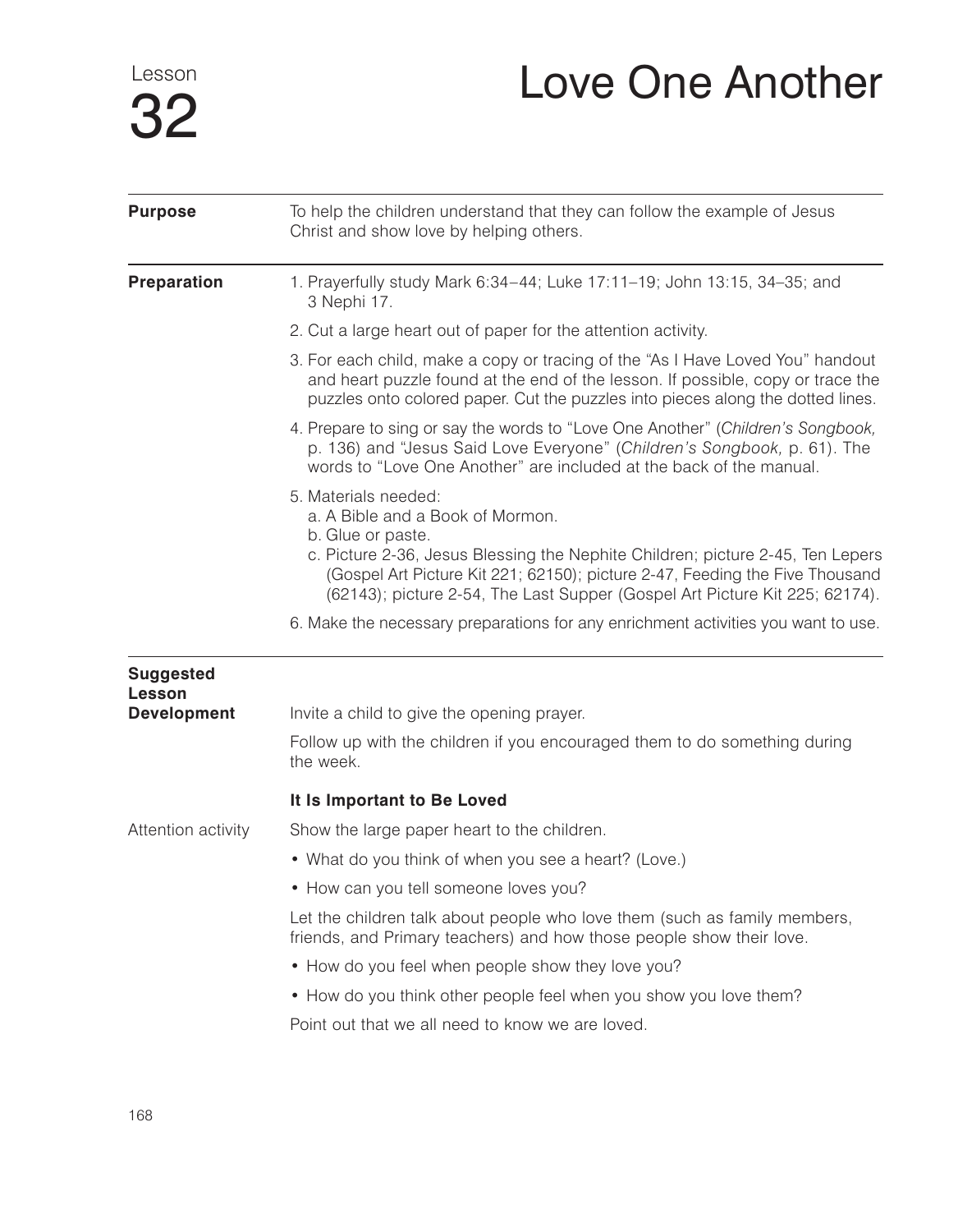|                                     | <b>Jesus Christ Taught Us to Love One Another</b>                                                                                                                                                                                                                                                                                                                    |
|-------------------------------------|----------------------------------------------------------------------------------------------------------------------------------------------------------------------------------------------------------------------------------------------------------------------------------------------------------------------------------------------------------------------|
| Teacher<br>presentation             | Explain that before Jesus Christ lived on the earth, people lived by the rule "an<br>eye for an eye." This meant that if people were mean or unfriendly to you, you<br>could be mean or unfriendly to them. Explain that when Jesus came to the earth,<br>he taught people a different way to live.                                                                  |
| Scripture story                     | Show picture 2-54, The Last Supper. Explain that just before Jesus was crucified,<br>he met with his disciples and they ate their last meal together. This meal became<br>known as the Last Supper. During this meal the Savior told his disciples that he<br>would soon leave them, and he gave them some instructions.                                             |
|                                     | Show the Bible and read aloud John 13:34–35. Explain that these are Jesus'<br>words. Read again the first part of verse 34 (through the first love one another).                                                                                                                                                                                                     |
|                                     | • What is a commandment?                                                                                                                                                                                                                                                                                                                                             |
|                                     | Point out that in this scripture Jesus did not merely suggest that we love one<br>another; he gave us a commandment to love each other. If we follow Jesus,<br>we will love others.                                                                                                                                                                                  |
| Song                                | Sing or say the words to "Jesus Said Love Everyone," using the actions indicated:                                                                                                                                                                                                                                                                                    |
|                                     | Jesus said love ev'ryone (outstretch arms);<br>Treat them kindly, too (turn to neighbor and shake hands).<br>When your heart is filled with love (place hands on heart),<br>Others will love you (hug self).                                                                                                                                                         |
|                                     | <b>Jesus Christ Showed Love for Others by Helping Them</b>                                                                                                                                                                                                                                                                                                           |
| Scripture                           | Read aloud John 13:15.                                                                                                                                                                                                                                                                                                                                               |
|                                     | • What does it mean to be an example?                                                                                                                                                                                                                                                                                                                                |
|                                     | • Who has set a good example for us?                                                                                                                                                                                                                                                                                                                                 |
|                                     | Tell the children that Jesus Christ said the words in the scripture you just read.<br>Explain that one way Jesus set an example for us was by loving other people<br>and doing kind things for them.                                                                                                                                                                 |
| Scripture stories<br>and discussion | Show picture 2-45, Ten Lepers. Ask the children to tell the story illustrated by the<br>picture (see Luke 17:11-19).                                                                                                                                                                                                                                                 |
|                                     | • What did Jesus do to help the ten lepers?                                                                                                                                                                                                                                                                                                                          |
|                                     | • Why did he heal them?                                                                                                                                                                                                                                                                                                                                              |
|                                     | Show picture 2-47, Feeding the Five Thousand, and ask the children to tell the<br>story illustrated by the picture (see Mark 6:34-44). Help them if necessary.                                                                                                                                                                                                       |
|                                     | • What did Jesus do to help the people?                                                                                                                                                                                                                                                                                                                              |
|                                     | • Why did he help them?                                                                                                                                                                                                                                                                                                                                              |
|                                     | Show picture 2-36, Jesus Blessing the Nephite Children, and tell the story<br>found in 3 Nephi 17. Explain that Jesus was ready to leave the Nephites in<br>America and go back to Heavenly Father, but the Nephites did not want him<br>to leave (see 3 Nephi 17:4-5). Jesus stayed a little longer and healed all the<br>sick people and blessed all the children. |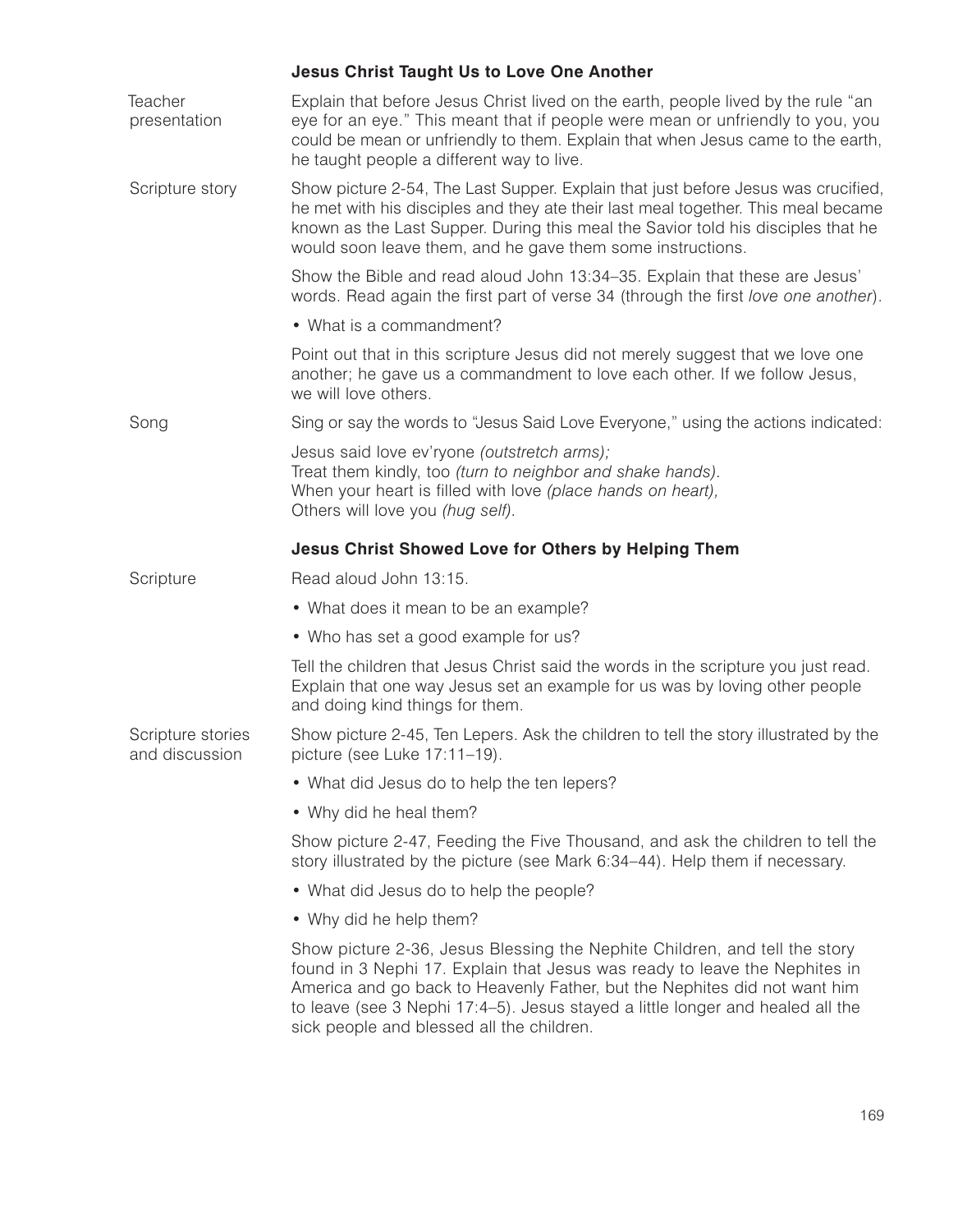|           | • Why did Jesus stay with the Nephites?                                                                                                                                                                                                                                                                                                                                                                          |
|-----------|------------------------------------------------------------------------------------------------------------------------------------------------------------------------------------------------------------------------------------------------------------------------------------------------------------------------------------------------------------------------------------------------------------------|
|           | • Why did Jesus heal the sick and bless the children?                                                                                                                                                                                                                                                                                                                                                            |
|           | Point out that in each of these stories, Jesus Christ helped people because<br>he loved them. We can also show people that we love them by helping them.                                                                                                                                                                                                                                                         |
|           | We Can Follow Jesus Christ's Example by Helping Others                                                                                                                                                                                                                                                                                                                                                           |
| Scripture | Read again John 13:35. Explain that as we show our love for other people, they<br>will know that we follow Jesus Christ's example.                                                                                                                                                                                                                                                                               |
| Song      | Sing or say the words to "Love One Another."                                                                                                                                                                                                                                                                                                                                                                     |
| Story     | Explain that we can follow the example of Jesus Christ and show our love for<br>others by helping them. Tell a story about a child who did something kind for<br>someone to show love for that person. You may want to use the following story:                                                                                                                                                                  |
|           | Tomás became very sick and had to stay in bed for a long time. He missed<br>doing all the fun things he and his friends liked to do. While he was sick, some<br>of his friends came to visit him once or twice. But his friend Juan came to visit<br>him often. Many times when the other boys were outside playing, Juan was at<br>Tomás's bedside talking and laughing with Tomás and helping him feel better. |
|           | • What did Juan do to show that he loved Tomás?                                                                                                                                                                                                                                                                                                                                                                  |
|           | • How do you think Tomás felt about Juan? How do you think Juan felt about<br>Tomás?                                                                                                                                                                                                                                                                                                                             |
|           | Explain that there are many ways we can show our love for others by helping<br>them. We can do kind things for our families, our friends, our neighbors, older<br>people, those who are ill, or anyone else who needs our help.                                                                                                                                                                                  |
| Activity  | Have the children listen as you tell them the first part of a situation that could<br>happen to them. Ask them to finish each situation by telling what they would do<br>to show love. You may want to have the children role-play one or more of the<br>situations. Use the following situations or create some of your own:                                                                                    |
|           | 1. You and your father are sitting on the corner waiting for the bus to come. You<br>see an older man hurrying to catch the bus. He has a cane to help him walk,<br>but he can't move very fast. The bus pulls up and the door opens. As you<br>climb up the steps, you can tell he probably won't reach the bus in time.                                                                                        |
|           | • What could you do to show love for this man?                                                                                                                                                                                                                                                                                                                                                                   |
|           | 2. On Sunday morning you are walking to church. You see a young mother with<br>her baby in one arm and some books in the other.                                                                                                                                                                                                                                                                                  |
|           | • What could you do to follow the example of the Savior and show love for<br>this woman?                                                                                                                                                                                                                                                                                                                         |
|           | 3. When you arrive home from school, your mother is trying to sew. Your little<br>brother is fussing and crying because he wants your mother to read him a story.                                                                                                                                                                                                                                                |
|           | • What could you do to show love for your mother and your little brother?                                                                                                                                                                                                                                                                                                                                        |
|           | 4. One Sunday in Primary, you meet a new girl from another country. She is very<br>shy and doesn't talk much. Later you see her standing by the front door of<br>the meetinghouse crying.                                                                                                                                                                                                                        |
|           | • What could you do to show love and help the new girl?                                                                                                                                                                                                                                                                                                                                                          |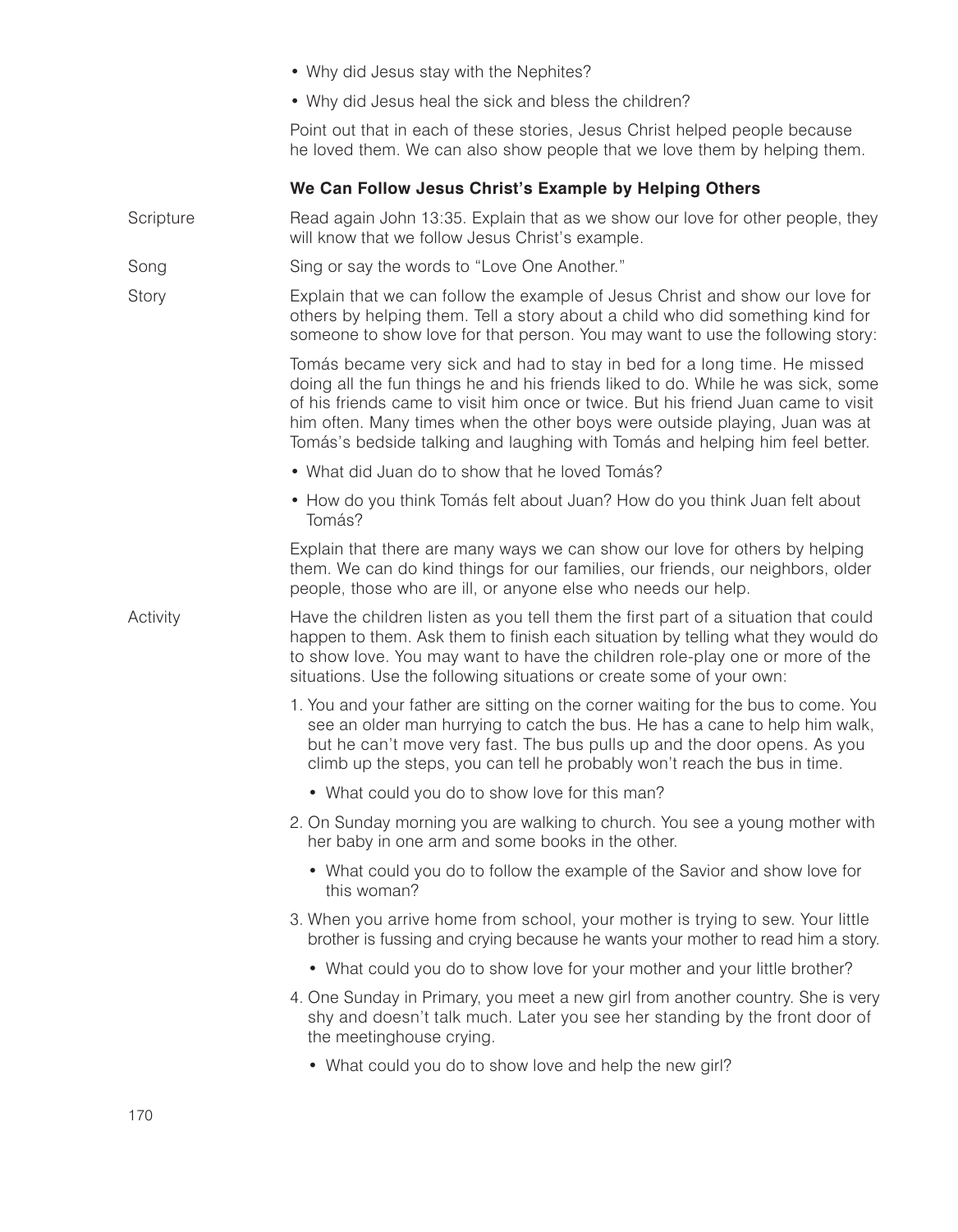## **Summary**

Puzzle activity Give each child one of the heart handouts and a set of heart puzzle pieces. Help each child put the puzzle together and then glue the puzzle onto the heart handout. With the children, say the words on the puzzle and handout aloud.

> Let the children take their handouts home. Encourage the children to tell their families what they learned today about showing love for others.

If time allows, ask each child to name a person he or she loves and tell one way he or she could show love for that person. Encourage the children to show love for others by helping them.

Testimony Testify that Heavenly Father and Jesus Christ want us to love each other. Tell the children how you feel when you show love for others.

> Invite a child to give the closing prayer. Suggest that the child ask Heavenly Father to help the children show love for others as the Savior did.

## **Enrichment**

**Activities** Choose from the following activities those that will work best for the children in your class. You can use them in the lesson itself or as a review or summary. For additional guidance, see "Class Time" in "Helps for the Teacher."

- 1. Have the children each write a letter to someone they love, explaining how much they care for that person. Younger children may draw pictures for people they love. Encourage the children to share their letters or drawings with the people for whom they made them.
- 2. Tell the following story about a time when John Taylor, who became the third President of the Church, showed love:

When John Taylor was a young boy, his friend Robert West died from a serious illness. Afterward the boy's father, Allee West, moved from the village to become a shepherd. John knew that Allee was sometimes lonely, so he asked his parents if he could visit Allee. John's parents gave their permission and fixed a basket of food for John to take along.

It took all day for John to walk to Allee's house and back, so he left early in the morning. The trip was tiring, and there were many hills to cross. Once, while resting, John was tempted to eat the food in the basket. He got up instead and walked the rest of the way as quickly as possible.

Allee was overjoyed to see John. They ate the food together and talked of old times. (See Deta Petersen Neeley and Nathan Glen Neeley, *A Child's Story of the Prophet John Taylor* [Salt Lake City: Deseret News Press, 1960], pp. 12–18.)

- What did John Taylor do to show love for the father of his friend?
- How do you think Allee West felt about what John Taylor did?
- How do you think John Taylor felt?

Remind the children that when we show love for others, the people we help are happy and we are happy too.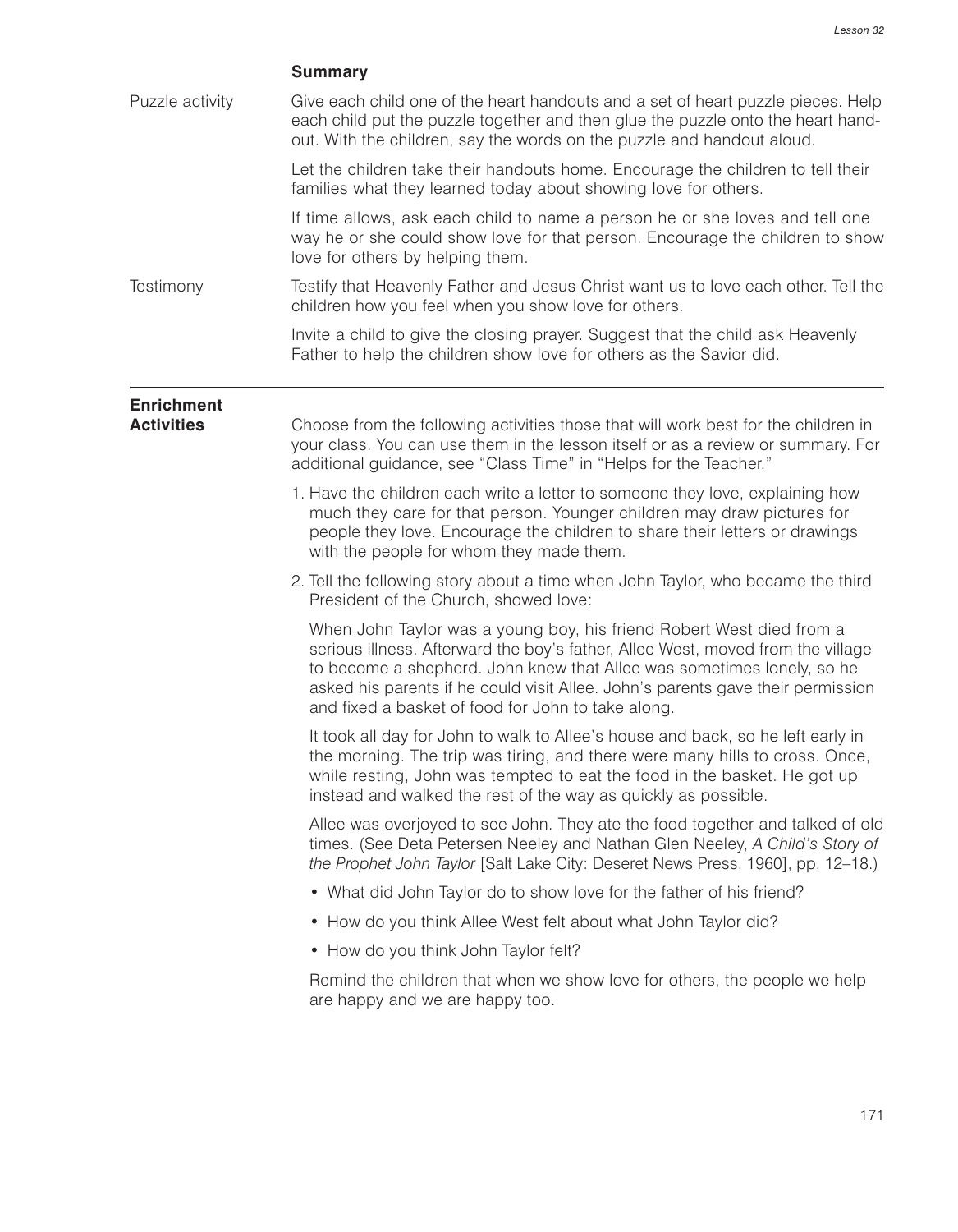3. Help the children say the words and do the actions to the following activity verse:

Jesus Loves All Children

Jesus loves all children *(hold arms outstretched),* The little ones still small *(use hand to indicate knee-high child),* The baby in the cradle *(form cradle with arms),* The ones so big and tall *(raise hands high over head).* (From *Finger Fun for Little Folk* by Thea Cannon. © 1949 by the Standard Publishing Company, Cincinnati, Ohio. Used by permission.)

Repeat as many times as the children want.

4. Have two children stand in front of the class. Discuss with the class the many ways these two children are similar, such as having two eyes and two ears, liking to do the same things, or being members of the Church. Then discuss the many ways they are different, such as having different hair colors, different hobbies, or different family sizes. Point out that no two people are exactly alike. All of us are different in some way from everyone else.

Explain that sometimes people are different in ways that make us unsure how to treat them. They may speak a different language, have a disability, or be different from us in some other way. Explain that Jesus Christ loves everyone, and he wants us to love everyone also. We should love and help those who seem different from us as well as those who seem like us.

You may want to have the children sing or say the words to "I'll Walk with You" (*Children's Songbook,* p. 140) or "We Are Different" (*Children's Songbook,* p. 263).

I'll Walk with You

If you don't walk as most people do, Some people walk away from you, But I won't! I won't! If you don't talk as most people do, Some people talk and laugh at you, But I won't! I won't! I'll walk with you. I'll talk with you. That's how I'll show my love for you.

Jesus walked away from none. He gave his love to ev'ryone. So I will! I will! Jesus blessed all he could see, Then turned and said, "Come, follow me." And I will! I will! I will! I will! I'll walk with you. I'll talk with you. That's how I'll show my love for you.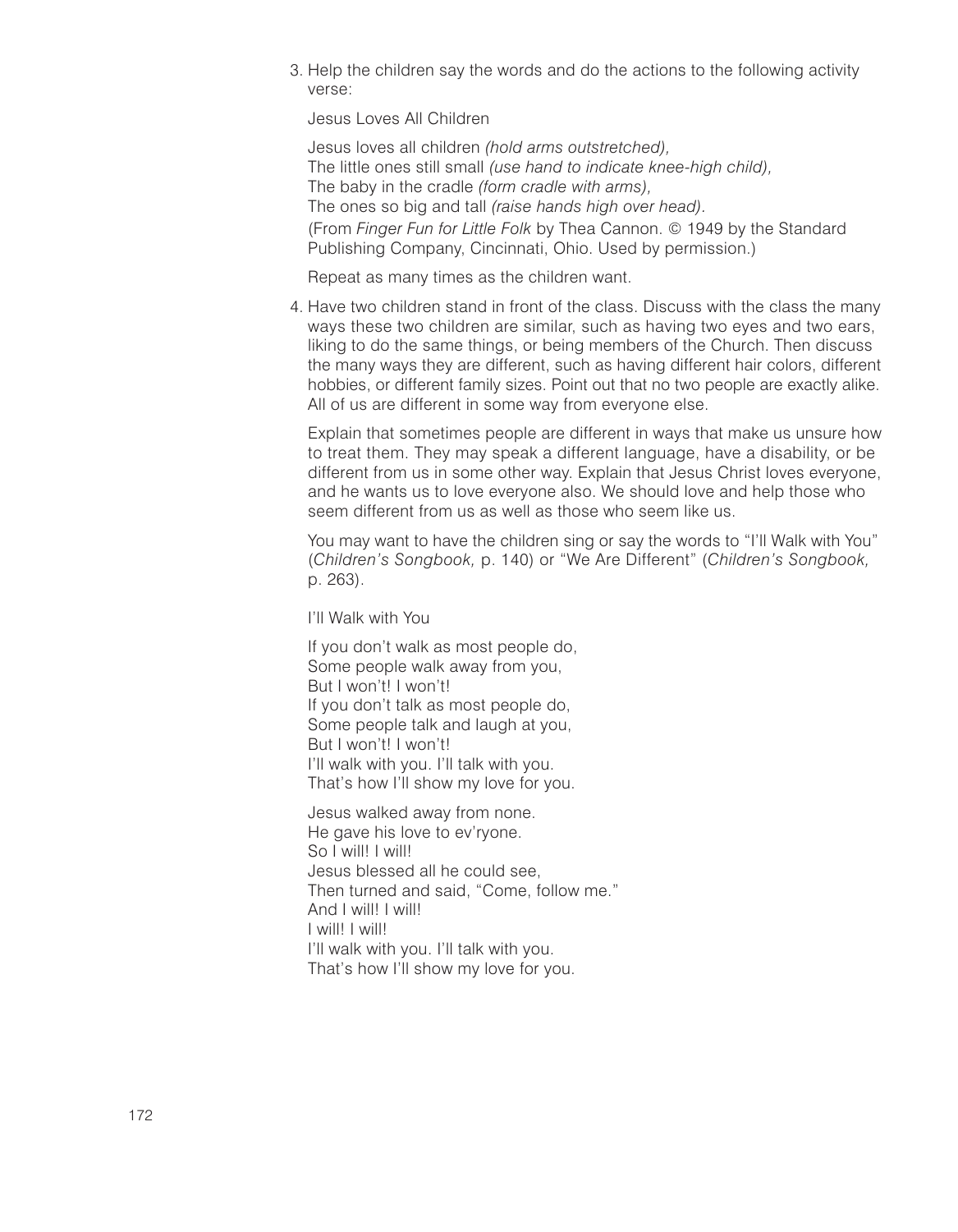We Are Different

I know you, and you know me. We are as diff'rent as the sun and the sea. I know you, and you know me, And that's the way it is supposed to be.

I help you, and you help me. We learn from problems, and we're starting to see. I help you, and you help me, And that's the way it is supposed to be.

I love you, and you love me. We reach together for the best we can be. I love you, and you love me, And that's the way it is supposed to be.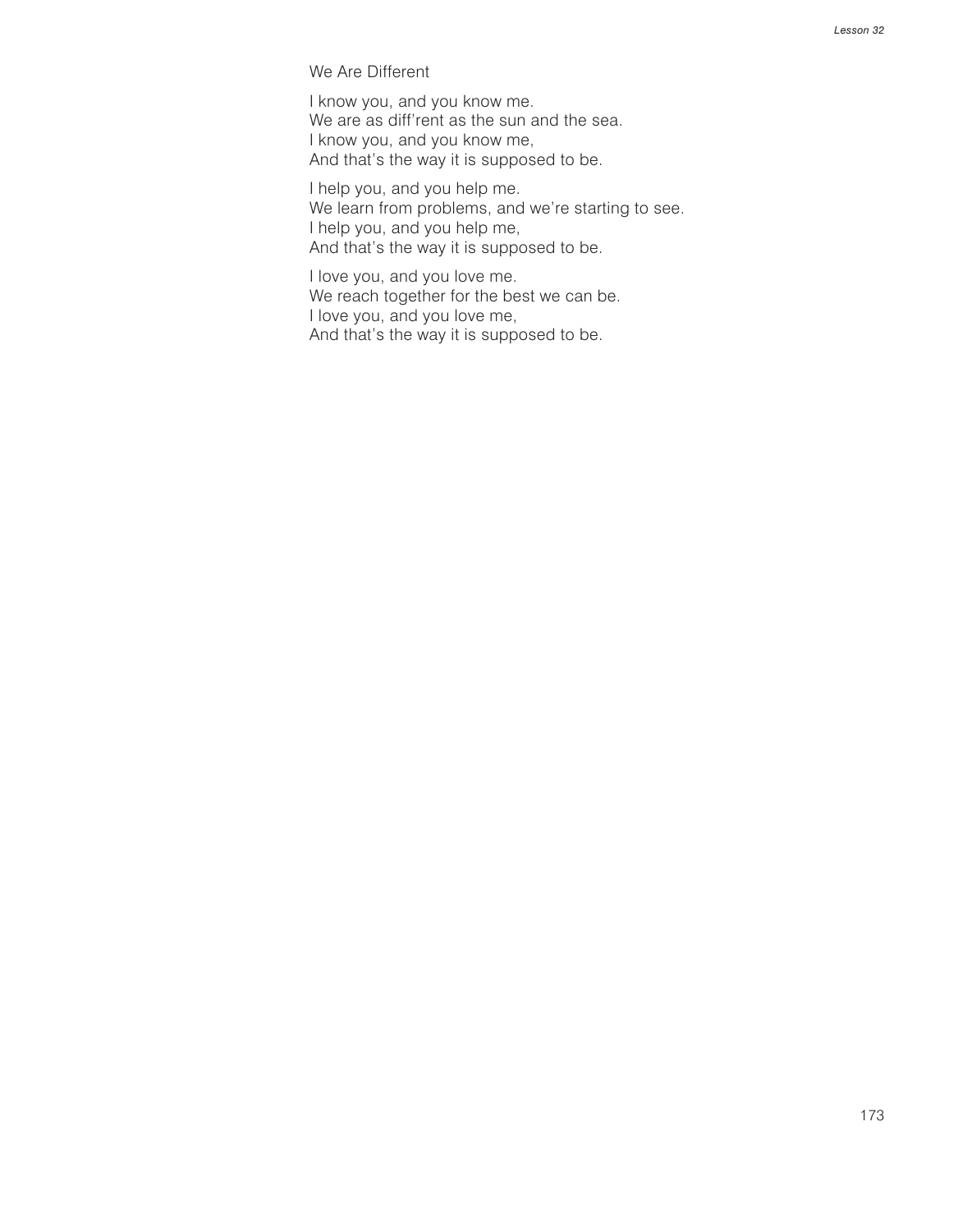